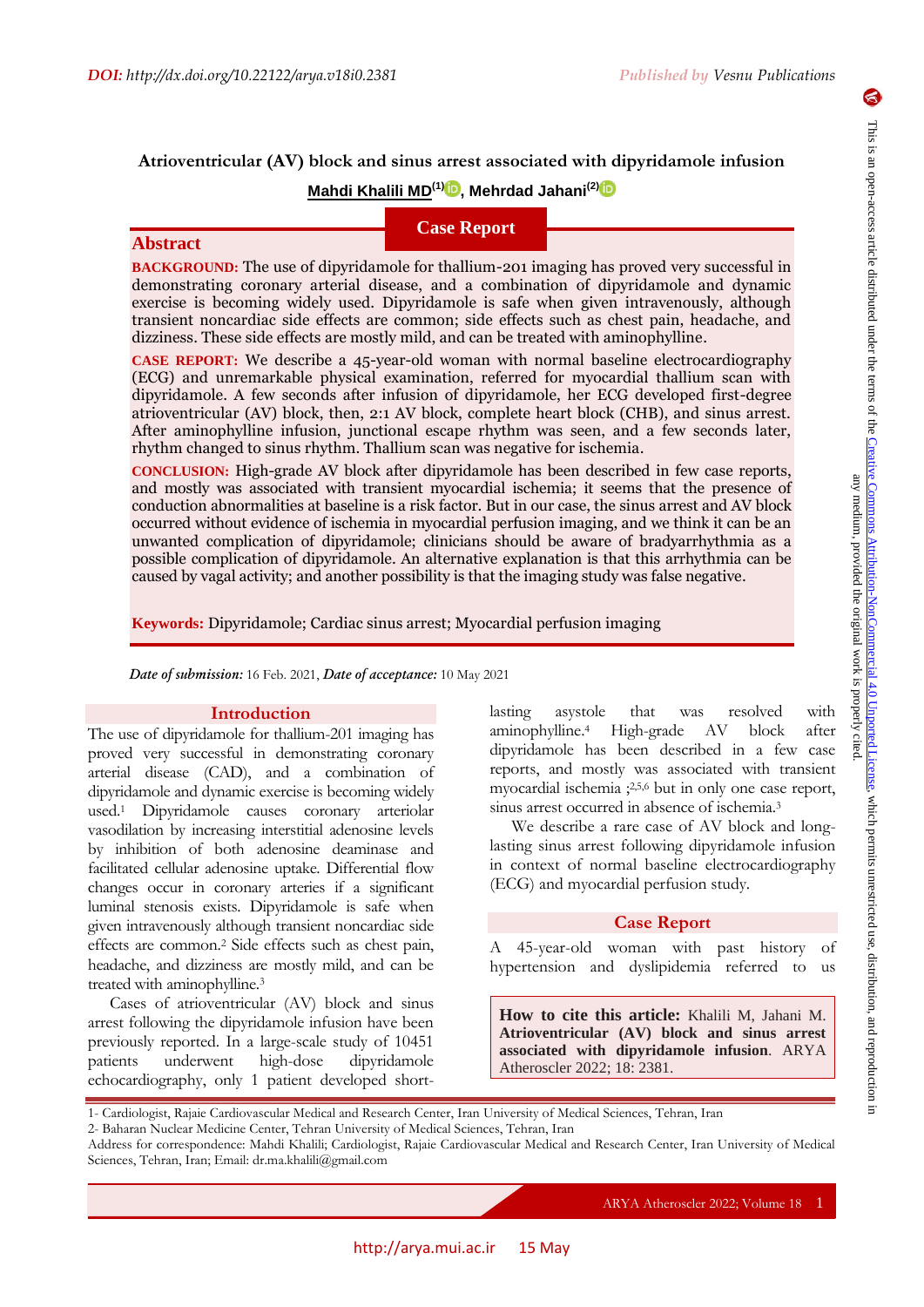because of atypical chest pain for myocardial thallium scan with dipyridamole. The baseline ECG was normal sinus rhythm without conduction abnormality or ST-T change (Figure 1). Physical examination was unremarkable.



**Figure 1.** Baseline electrocardiography (ECG) of the patient

She lay on the bed. Blood pressure and ECG monitoring was established .An angiocatheter was inserted in her dorsal right hand. The procedure was explained to her, and no sign of anxiety or stress was observed. The blood pressure was 85/145 mmHg, and pulse rate was 89 per minute. She had no signs of chest pain, shortness of breath, or neurological symptoms (such as dizziness or vertigo...).

Dipyridamole was infused while the patient was in the supine position, and blood pressure and ECC were continuously monitored. A few seconds after infusion of dipyridamole, her ECG developed firstdegree AV block, then, 2:1 AV block, complete heart block (CHB), and sinus arrest.

Intravenous aminophylline infused immediately after CHB. After aminophylline infusion, junctional escape rhythm was seen, and a few seconds later, rhythm changed to sinus rhythm with premature atrial beats. The patient was semiconscious. This whole scenario took 14.4 seconds, and asystole lasted about 14 seconds (Figure 2).



**Figure 2.** Continues electrocardiography (ECG) tracing of lead I, II, and III

2 ARYA Atheroscler 2022; Volume 18